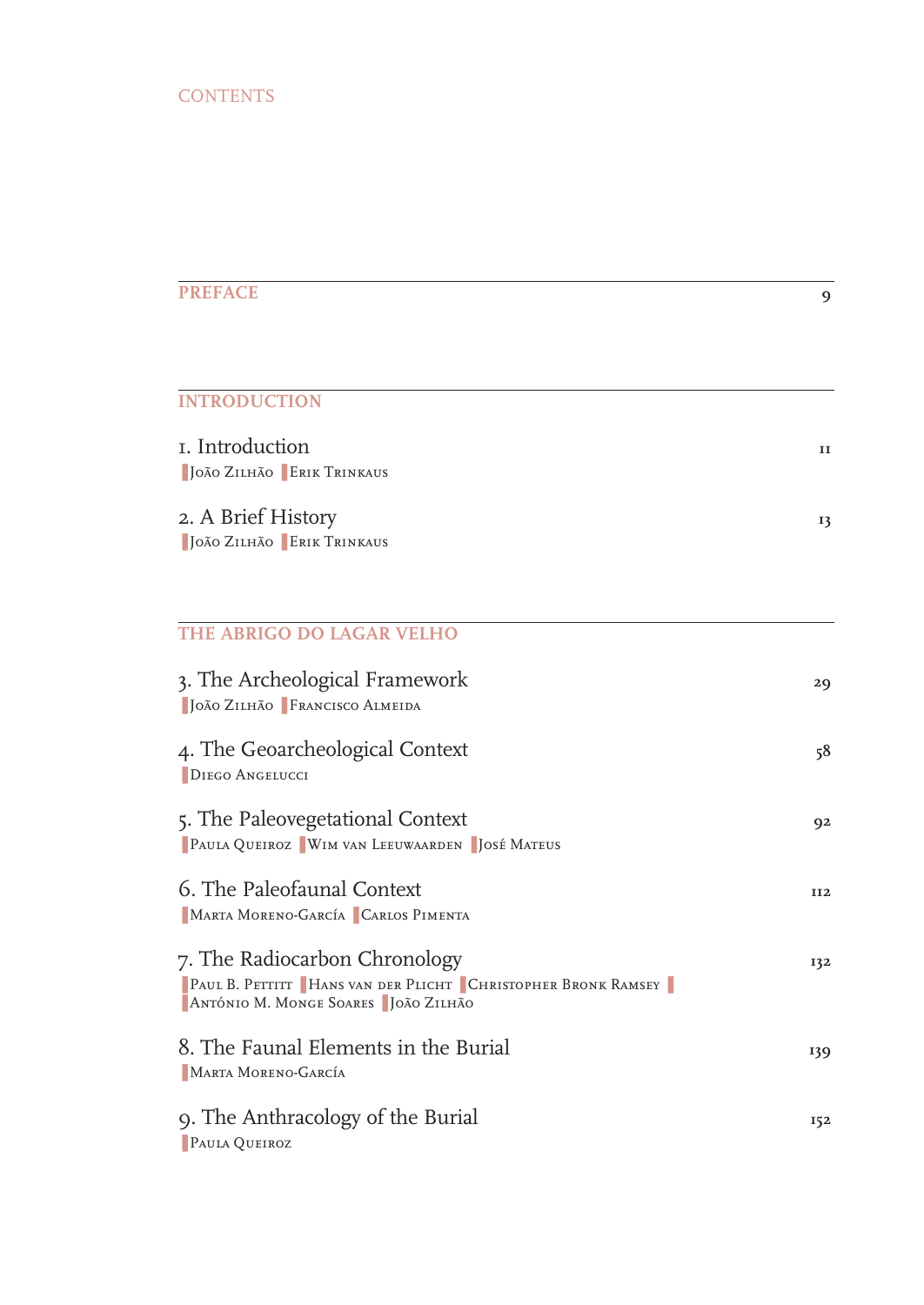| Io. The Body Ornaments Associated with the Burial<br>MARIAN VANHAEREN FRANCESCO D'ERRICO | 154 |
|------------------------------------------------------------------------------------------|-----|
| II. The Burial Taphonomy and Ritual<br>CIDÁLIA DUARTE                                    | 187 |
| 12. The Artifact Assemblages<br><b>FRANCISCO ALMEIDA CRISTINA GAMEIRO   JOÃO ZILHÃO</b>  | 202 |
|                                                                                          |     |

| 13. The Lagar Velho I Human Skeletal Inventory<br>CIDÁLIA DUARTE ERIK TRINKAUS TRENTON W. HOLLIDAY SIMON W. HILLSON | 22I |
|---------------------------------------------------------------------------------------------------------------------|-----|
| 14. The Dental Age-at-Death<br>SIMON W. HILLSON                                                                     | 242 |
| 15. The Skeletal Age-at-Death<br><b>TRENTON W. HOLLIDAY ERIK TRINKAUS   JAROSLAV BRŮŽEK</b>                         | 246 |
| 16. Comparative Considerations<br><b>ERIK TRINKAUS</b>                                                              | 252 |
| 17. The Cranial Morphology<br><b>ERIK TRINKAUS</b>                                                                  | 256 |
| 18. The Bony Labyrinth<br>FRED SPOOR FRANCISCO ESTEVES FLORBELA TECELÃO SILVA ROSA PACHECO DIAS                     | 287 |
| 19. The Auditory Ossicles<br><b>FRED SPOOR</b>                                                                      | 293 |
| 20. The Midfacial Morphology<br>ROBERT G. FRANCISCUS                                                                | 297 |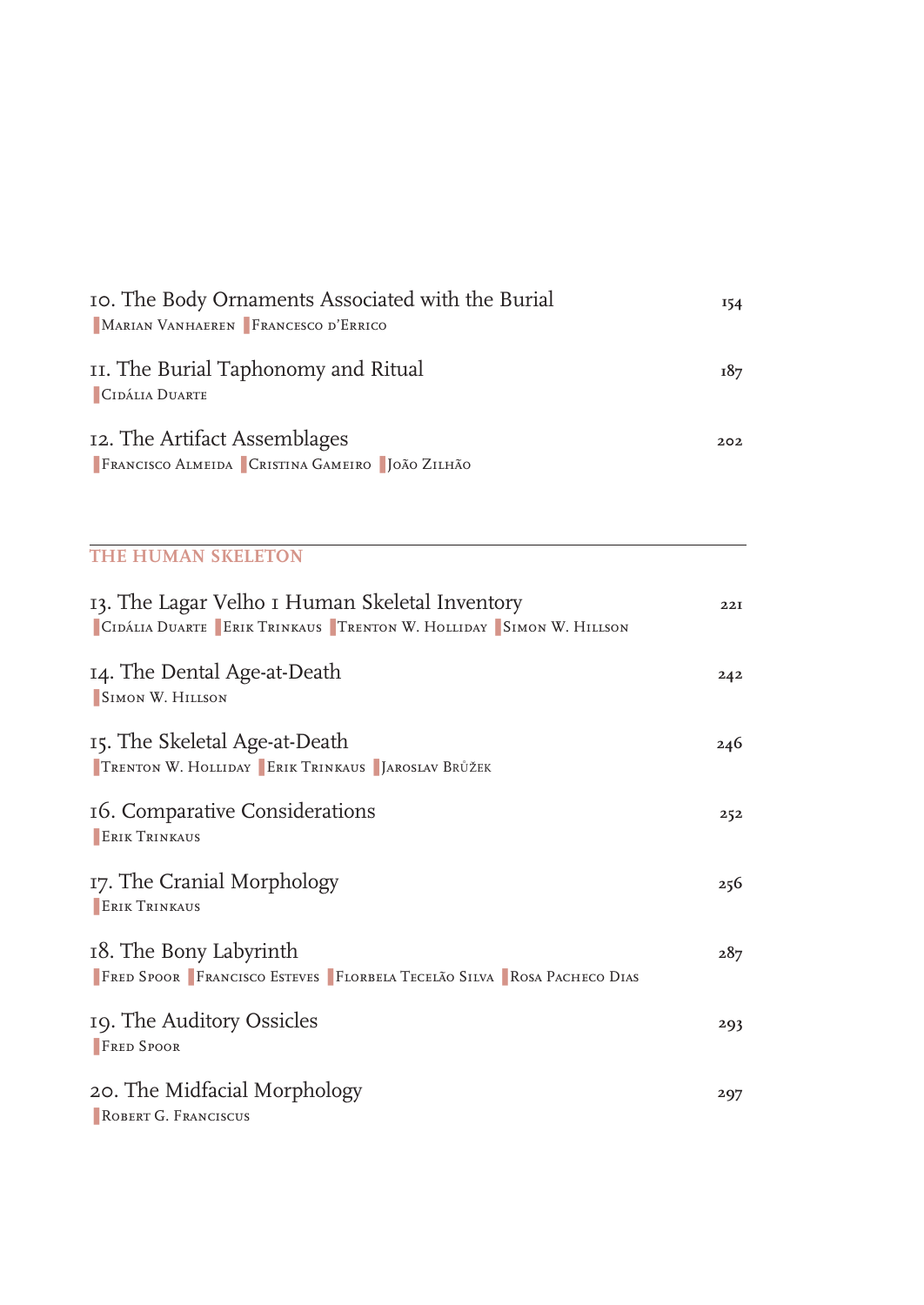| 21. The Mandibular Morphology<br><b>ERIK TRINKAUS</b>                                                                                                                             | 3I2 |
|-----------------------------------------------------------------------------------------------------------------------------------------------------------------------------------|-----|
| 22. The Computer-Assisted Reconstruction of the Skull<br>CHRISTOPH P. E. ZOLLIKOFER MARCIA PONCE DE LÉON FRANCISCO ESTEVES<br><b>E FLORBELA TECELÃO SILVA E ROSA PACHECO DIAS</b> | 326 |
| 23. The Dental Remains<br>SIMON W. HILLSON   JOSÉ MANUEL SANTOS COELHO                                                                                                            | 342 |
| 24. Comparative Dental Crown Metrics<br>SIMON W. HILLSON ERIK TRINKAUS                                                                                                            | 356 |
| 25. Body Proportions and Size<br>CHRISTOPHER B. RUFF ERIK TRINKAUS TRENTON W. HOLLIDAY                                                                                            | 365 |
| 26. The Vertebral Column<br><b>TRENTON W. HOLLIDAY</b>                                                                                                                            | 392 |
| 27. The Costal Skeleton<br>TRENTON W. HOLLIDAY                                                                                                                                    | 416 |
| 28. The Pelvic Morphology<br><b>I JAROSLAV BRŮŽEK ERIK TRINKAUS</b>                                                                                                               | 427 |
| 29. The Lower Limb Remains<br>ERIK TRINKAUS CHRISTOPHER B. RUFF FRANCISCO ESTEVES<br>  JOSÉ MANUEL SANTOS COELHO   MANUELA SILVA   MANUELA MENDONÇA                               | 435 |
| 30. The Upper Limb Remains<br>ERIK TRINKAUS CHRISTOPHER B. RUFF FRANCISCO ESTEVES<br>  JOSÉ MANUEL SANTOS COELHO   MANUELA SILVA   MANUELA MENDONÇA                               | 466 |
| 31. Paleopathology<br>ERIK TRINKAUS SIMON W. HILLSON JOSÉ MANUEL SANTOS COELHO                                                                                                    | 489 |
|                                                                                                                                                                                   |     |